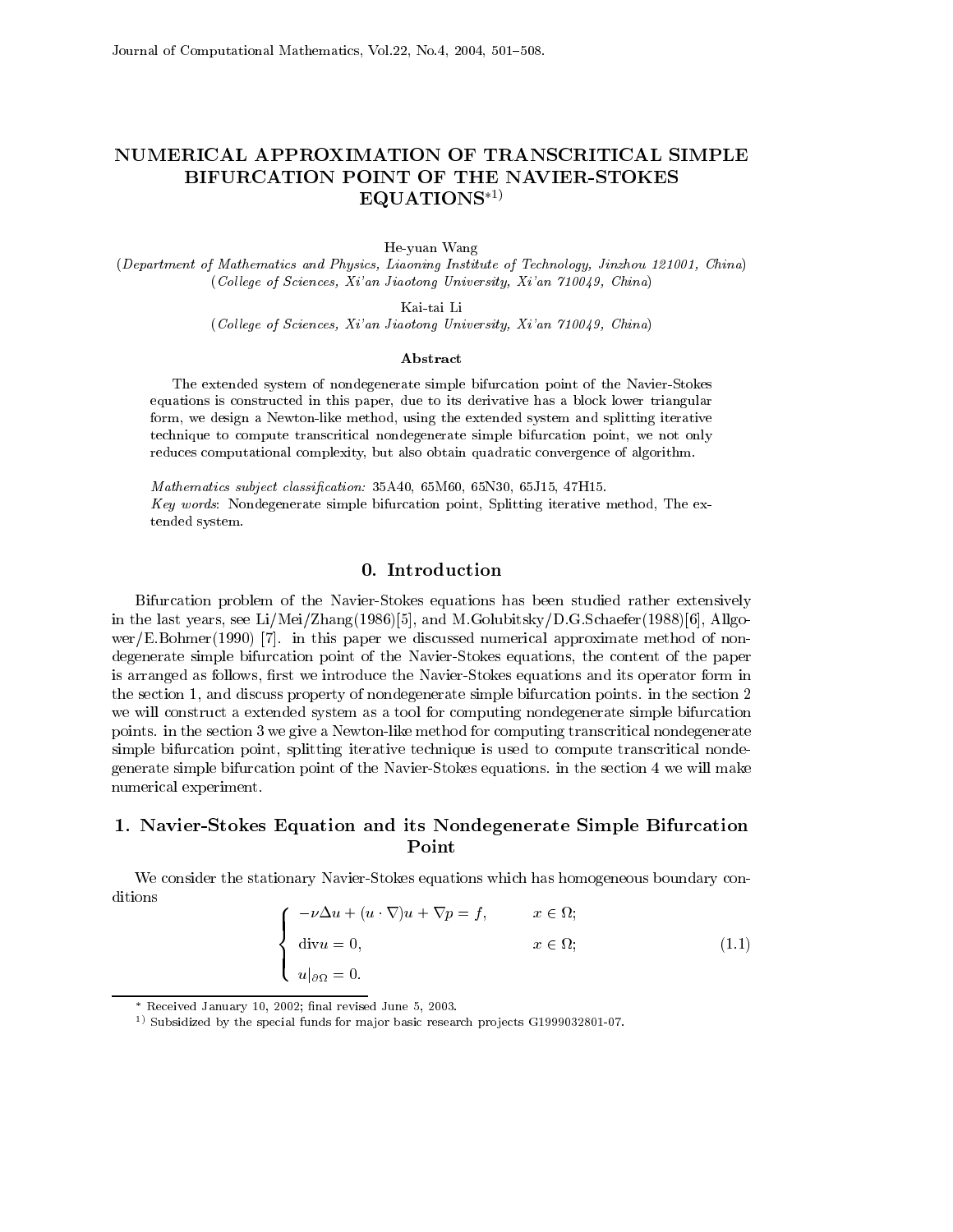$\mu$  is a bounded and smooth domain of  $R^m$ ,  $m = 2, 3$ , moreover  $f \in [L^2(M)]^m$ ,  $\nu$  is the coefficient of kinematic viscosity

It is well know that the uniqueness of solution of the stationary Navier-Stokes equations has only been proved under the assumptions that Reynolds number is sufficiently small, or  $f$  is sufciently small otherwise its solution may be not unique- for this reason it is very important to discuss efficient numerical algorithm of singular solution for Navier-Stokes equations.

Define function space

$$
V = \{u \in [H_0^1(\Omega)]^m; \text{ div } u = 0\}
$$
  

$$
\mathcal{H} = \{u \in [L^2(\Omega)]^m; \text{ div } u = 0, u \cdot n|_{\partial\Omega} = 0\}
$$

 $n$  denotes the outward normal vector on  $\sigma\!\imath\!\iota$ , the scalar product and norm of  $L^-(\mathcal{U})^{\rm ss}$  are denoted by  $(\cdot, \cdot), |\cdot|$  on H, Define the following scalar product on V

$$
((u, v)) = (\nabla u, \nabla v), \quad \forall u, v \in V
$$

 $|| \cdot ||$  denotes its corresponding norm, variational formulation of the Navier-Stokers equations may be stated as follows --

$$
\lambda a_0(u, v) + a(u, u, v) - (f, v) = 0, \quad \forall v \in V,
$$
\n(1.2)

 $\bar{,}$ 

where  $\lambda = \nu = Re^{-1}$  bilinear from  $a_0(\cdot, \cdot)$  and trilinear form  $a(\cdot, \cdot, \cdot)$  are defined by

$$
a_0(u, v) = (\nabla u, \nabla v), \quad \forall u, v \in V,
$$
  

$$
a(u, v, w) = \int_{\Omega} (u \cdot \nabla) v \cdot w dx, \quad \forall u, v, w \in V.
$$

introduce bilinear from  $B(\cdot, \cdot): V \times V \to V'$ 

$$
\langle B(u, v), w \rangle = a(u, v, w), \quad \forall u, v, w \in V,
$$

where  $\lt$ ,  $\gt$  denotes quality pairing on  $V \times V$ . Let  $T(u) = A \cup D(u, u) = f$ , where A is stokes operator , then operator form of the Navier-Stokes equations can be writ as follows-  $\cdot$  -

$$
G(u, \lambda) := \lambda u + T(u) \tag{1.3}
$$

it is Frechet differentiable and  $D_u G(u, \lambda) = \lambda I + I(u)$ , it is clear that  $\forall u \in V, I(u)$  is a compact operator form v into  $v \mapsto v$ , and  $G : V \times R \to V$  is a nonlinear Fredholm operator with 0-index,

in the sequel the substitution of functions of function at the evaluation at the sequely state  $\{ \cup \{j\} : \{j\} \}$ some calculation, we obtain:

$$
D_u G_0 = \lambda_0 I + T'(u_0) = \lambda_0 I + A^{-1} [B(u_0, \cdot) + B(\cdot, u_0)], \qquad (1.4)
$$

$$
D_u G_0^* = \lambda_0 I + T'^*(u_0) = \lambda_0 I + A^{-1} [B^*(u_0, \cdot) + B^*(\cdot, u_0)], \tag{1.5}
$$

$$
D_{uu}G_0 = T''(u_0) = A^{-1}[B(\cdot, \cdot) + B(\cdot, \cdot)],\tag{1.6}
$$

$$
D_{\lambda}G_0 = u_0; \quad D_{u\lambda}G_0 = I; \quad D_{\lambda\lambda}G_0 = 0,
$$
\n
$$
(1.7)
$$

Setting  $\varphi, \psi$  are eigenfunction of  $D_u$ G<sub>0</sub> and  $D_u$ G<sub>0</sub> corresponding to 0 eigenvalue respectively, namely

$$
Ker(D_u G_0) = Span{\phi}, \quad ||\phi|| = 1 \tag{1.8}
$$

$$
Ker(D_u G_0^*) = Span{\psi}, \quad ||\psi|| = 1 \tag{1.9}
$$

$$
((\phi, \psi)) = 1 \tag{1.10}
$$

Fredholm theory shows that

Range
$$
(D_u G_0) = \{u \in V, ((u, \psi)) = 0\}
$$
 (1.11)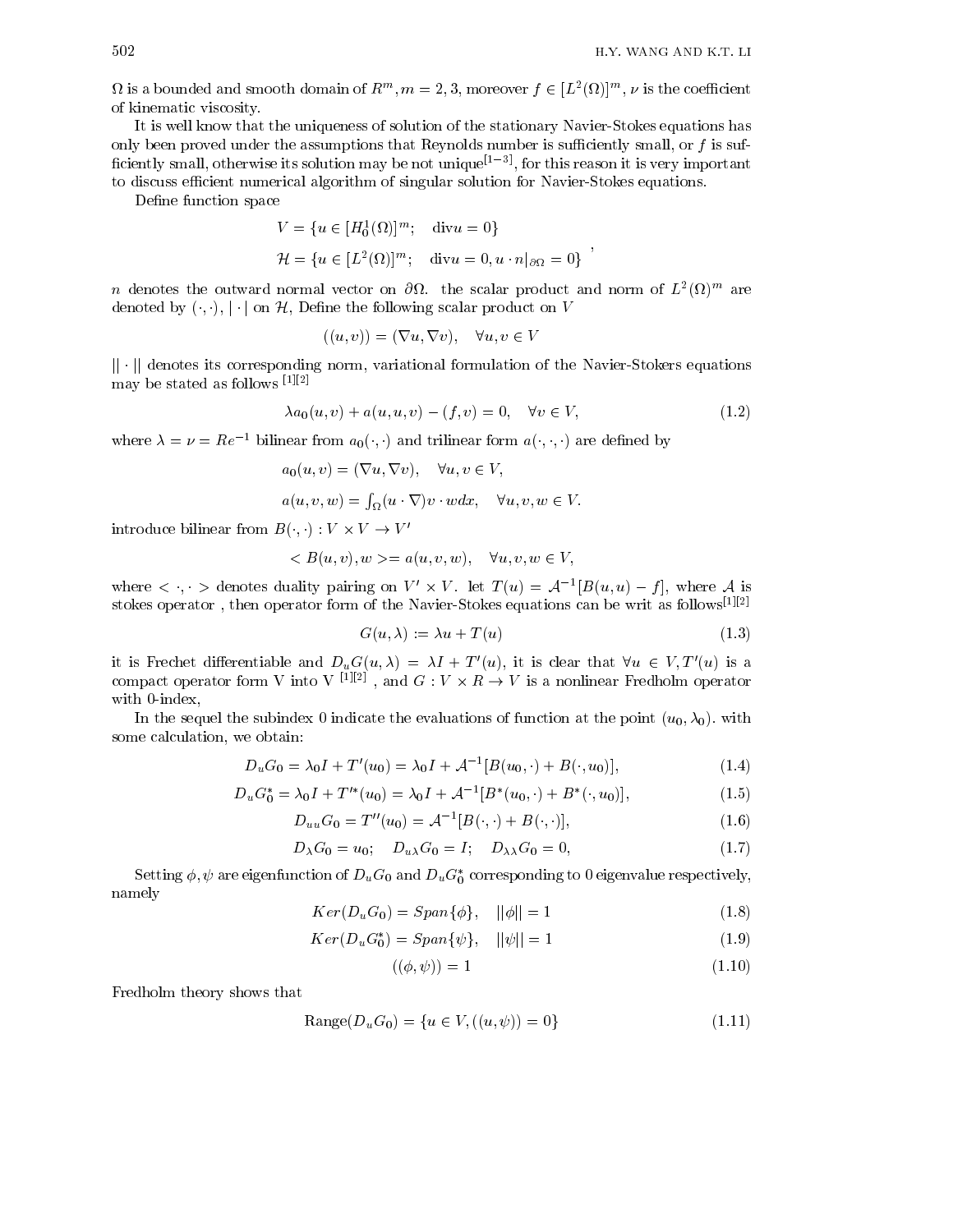Numerical Approximation of Transcritical Simple Bifurcation point of the Navier-Stokes Equations 503

$$
Range(D_u G_0^*) = \{u \in V, ((u, \phi)) = 0\}
$$
\n(1.12)

moreover

$$
V = Ker(D_u G_0) \oplus Range(D_u G_0^*) = Ker(D_u G_0^*) \oplus Range(D_u G_0)
$$
\n(1.13)

Assume that  $\text{point}(u_0, \lambda_0)$  satisfying

 $(H_1)$   $G_0 = G(u_0, \lambda_0) = 0$ 

 $(H_2)$   $D_uG_0$  is a Fredholm operator, 0 is a eigenvalue of  $D_uG_0$  with simple algebraic multiplicity

 $(H_3)$   $D_\lambda G_0 \in \text{Rang}(D_u G_0)$ , namely there exists  $v_\lambda \in \text{Rang}(D_u G_0)$ , such that

$$
D_u G_0 v_\lambda + D_\lambda G_0 = 0 \tag{1.14}
$$

we say that  $(u_0, \lambda_0)$  is simple bifurcation point of the Navier-Stokes equations  $(1.5)^{++}$ . Tet

$$
\alpha = ((\psi, D_{uu}G_0\phi\phi)) = 2a(\phi, \phi, \psi)
$$
  

$$
\beta = ((\psi, D_{uu}G_0v_{\lambda}\phi + D_{u\lambda}G_0\phi)) = ((\psi, D_{u}DG_0(v_{\lambda}, 1)\phi))
$$
  

$$
= a(v_{\lambda}, \phi, \psi) + a(\phi, v_{\lambda}, \psi) + a_0(\phi, \psi)
$$
  

$$
\gamma = ((\psi, D_{uu}G_0v_{\lambda}v_{\lambda})) + 2((\psi, D_{u\lambda}G_0v_{\lambda})) + ((\psi, D_{\lambda\lambda}G_0))
$$
  

$$
= ((\psi, D^2G_0(v_{\lambda}, 1)^2)) = 2a(v_{\lambda}, v_{\lambda}, \psi) + 2a_0(v_{\lambda}, \psi)
$$

if

$$
d = \beta^2 - \alpha \gamma > 0,
$$

we say that  $(u_0, \lambda_0)$  is nondegenerate simple bifurcation point of the Navier-Stokes equations  $(1.5)$ , further if  $\alpha \neq 0$ ,  $(u_0, \lambda_0)$  is transcritical nondegenerate simple bifurcation point  $\beta$ .

### - The Extended System of Nondegenate Simple Bifurcation Point

In the neighborhood of bifurcation point  $(u_0, \lambda_0)$ , classical numerical method, for example, Newton method is invalid, thereafter, we will construct a extended system, which make bifurcation point  $(u_0, \lambda_0)$  of (1.3) into nonsingular solution of the extended system. according to reference  $[8]$ , we set up the following extended system:

$$
F(u, \lambda, u_1, u_2, u_3) = \begin{bmatrix} G + ((u_2, D_u G u_1))u_2 \\ ((u_2, D_u G u_3 + D_\lambda G)) \\ D_u G u_1 + \frac{1}{2} [((u_1, u_1)) - 1]u_2 \\ D_u G^* u_2 + \frac{1}{2} [((u_2, u_2)) - 1]u_1 \\ D_u G u_3 + D_\lambda G + ((u_1, u_3))u_2 \end{bmatrix}
$$
(2.1)

where  $F: V \times R \times V \times V \times V \to V \times R \times V \times V \times V$  is well-defined.

Recalling the definition of  $(u_0, \lambda_0, \phi, \psi, v_\lambda)$ , for  $x_0 = (u_0, \lambda_0, \phi, \psi, v_\lambda)$ , we can get  $F(x_0) = 0$ , Simple calculation yields  $\blacksquare$ 

$$
DF(x_0) = \begin{bmatrix} A & 0 & 0 & 0 \\ C & B & 0 & 0 \\ E & H & W \end{bmatrix}
$$
 (2.2)

where

$$
A := \begin{bmatrix} D_u G_0 + ((\psi, D_{uu} G_0 \phi \cdot)) \psi & D_{\lambda} G_0 + ((\psi, D_{u\lambda} G_0 \phi)) \psi \\ ((\psi, D_u D G_0 (v_{\lambda}, 1) \cdot)) & ((\psi, D_{\lambda} D G_0 (v_{\lambda}, 1))) \end{bmatrix}
$$
(2.3)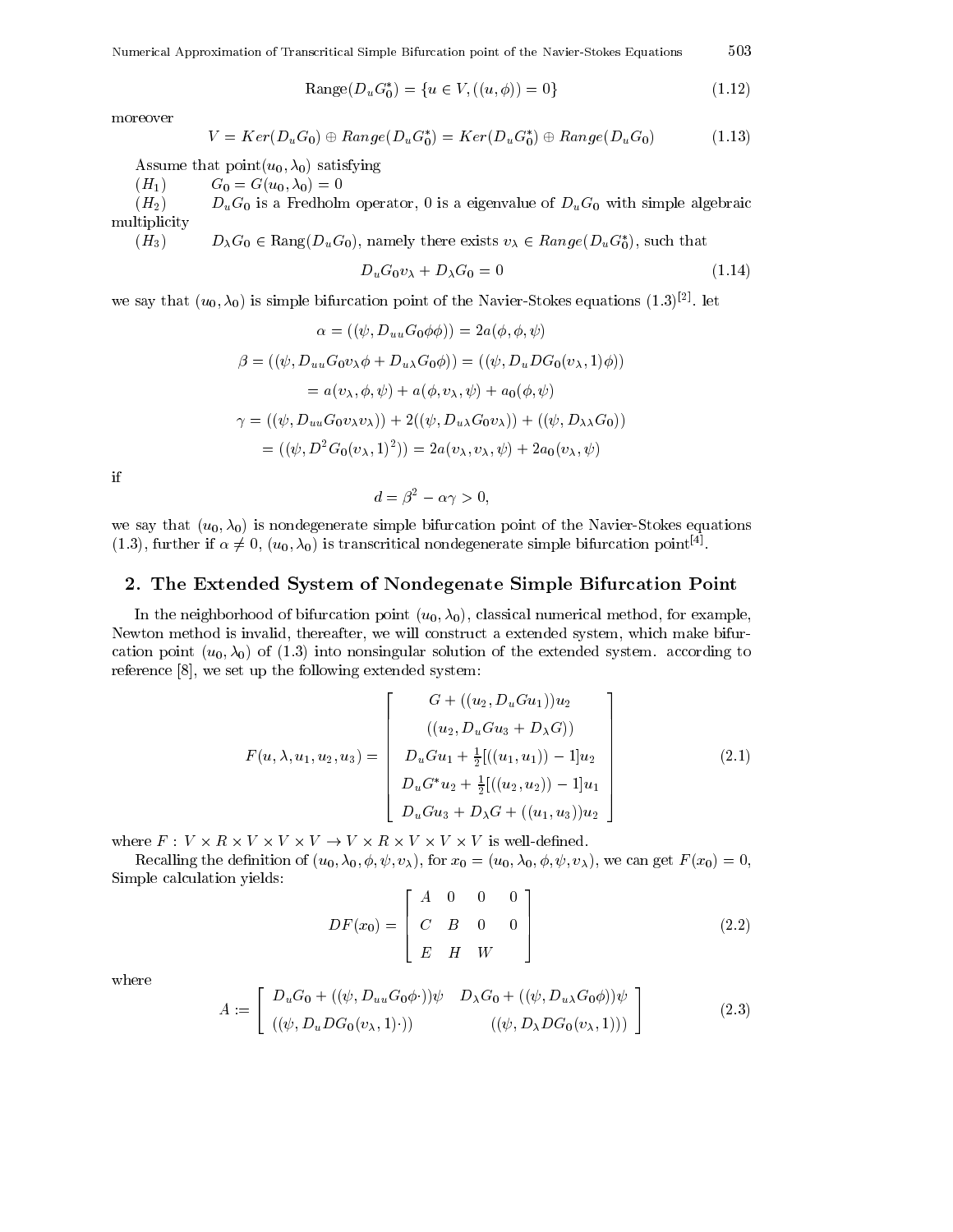$$
B = D_u G_0 + ((\phi, \cdot))\psi; B^* = D_u G_0^* + ((\psi, \cdot))\phi; C = (D_{uu} G_0 \phi \cdot D_{u\lambda} G_0 \phi) \tag{2.4}
$$

$$
E = \begin{bmatrix} D_{uu}G_0^*\psi & D_{u\lambda}G_0^*\psi \\ D_uDG_0(v_{\lambda},1) & D_{\lambda}DG_0(v_{\lambda},1) \end{bmatrix}
$$
(2.5)

$$
H = [0, ((\cdot, v_{\lambda}))\psi]^\top
$$
\n<sup>(2.6)</sup>

$$
W = \left[ \begin{array}{cc} B^* & 0 \\ 0 & B \end{array} \right] \tag{2.7}
$$

### **Lemma 2.1.**  $A, D, D$  are nonsingular.

Proof Firstly we consider the homogeneous equation Bu 
 ie

$$
D_u G_0 u + ((\phi, u)) \psi = 0 \tag{2.8}
$$

taking an inner product with  $\psi$  at the both sides of (2.8), one obtains,  $((\phi, u)) = 0$ , together with (2.8), we get  $D_uG_0u = 0$ , i.e.  $u = c\phi$ . taking it back into  $((\phi, u)) = 0$ , which means  $c = 0$ . that implies the equation  $(2.8)$  has unique solution  $u = 0$ , thereafter B is nonsingular. similarly, we can prove the nonsingularity of  $B$ -

Now, we consider the following system:

$$
A\left(\begin{array}{c} u \\ \lambda \end{array}\right) = 0 \tag{2.9}
$$

presisely

$$
D_u G_0 u + ((\psi, D_{uu} G_0 \phi u)) \psi + D_{\lambda} G_0 \lambda + \lambda ((\psi, D_{u\lambda} G_0 \phi)) \psi = 0
$$
\n(2.10)

$$
((\psi, D_u DG_0(v_{\lambda}, 1)u)) + \lambda ((\psi, D_{\lambda} DG_0(v_{\lambda}, 1))) = 0
$$
\n(2.11)

from  $(1.14)$  we derive

$$
D_u G_0 u + D_{\lambda} G_0 \lambda = D_u G_0 (u - \lambda v_{\lambda})
$$

thereafter, taking an inner product with  $\psi$  at the both sides of (2.10), we have

$$
((\psi, D_{uu}G_0\phi u + D_{u\lambda}G_0\phi)) = 0
$$
\n
$$
(2.12)
$$

taking it back into  $(2.10)$ , we derive

$$
D_u G_0 (u - \lambda v_\lambda) = 0 \tag{2.13}
$$

for a set of the contract  $\mu$  in the set of  $\mu$  , the contract in the set of the set  $\mu$  and  $\mu$  and  $\mu$ derive the system for  $\mathbb{R}^n$  ,  $\mathbb{R}^n$  ,  $\mathbb{R}^n$  ,  $\mathbb{R}^n$  ,  $\mathbb{R}^n$  ,  $\mathbb{R}^n$ 

$$
\begin{cases}\n\alpha \mu + \beta \lambda = 0 \\
\beta \mu + \gamma \lambda = 0\n\end{cases}
$$
\n(2.14)

due to  $\rho^- - \alpha \gamma > 0$ , we get  $\mu = \lambda = 0$ , this yields that the equations (2.9) have trivial solution  $\mu = \lambda = 0$  only. hence A is nonsingular.

If  $(u_0, \lambda_0)$  is transcritical nondegenerate simple bifurcation point, we can use the following lemma  $2.2$  to express the inverse of A explicitly.

**Lemma 2.2.** assume that  $\alpha \neq 0$ ,  $M := D_u G_0 + \psi((\psi, D_{uu} G_0 \phi \cdot))$  is non singular, and

$$
M^{-1} = [I - \alpha^{-1} \phi(((\psi, D_{uu} G_0 \phi \cdot)) - ((\phi, \cdot)))]B^{-1}
$$
\n(2.15)

Proof Consider the homogeneous equation M u 
 ie

$$
D_u G_0 u + \psi((\psi, D_{uu} G_0 \phi u)) = 0 \tag{2.16}
$$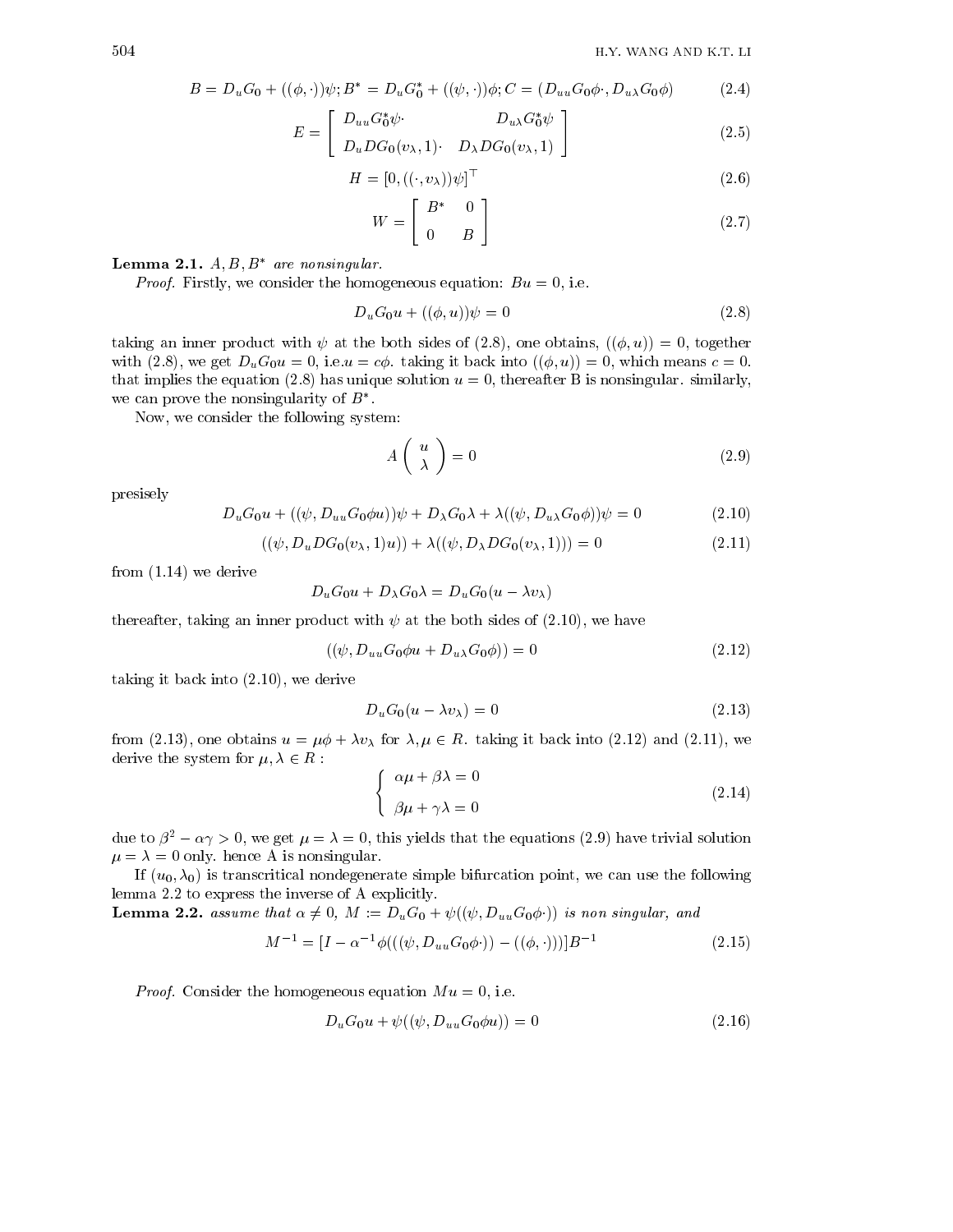taking an inner product with  $\psi$  at its both sides, we derive:

$$
((\psi, D_{uu}G_0\phi u)) = 0\tag{2.17}
$$

505

taking it back into (2.16), hence  $D_u G_0 u = 0$ , i.e  $u = c\phi$ , together with (2.17) and  $\alpha \neq 0$ , we get  $c = 0$ , that means  $u = 0$  is the unique solution of (2.16), for this reason M is nonsingular.

Now, we define function  $V \to R$ ,  $\theta := ((\psi, D_{uu}G_0\phi \cdot)) - ((\phi, \cdot))$ . by virtue of (1.8), it is easy to verify that:  $B\phi = \psi, B^{-1}\psi = \phi$ , thereby

$$
\theta B^{-1} \psi = \theta \phi = ((\psi, D_{uu} G_0 \phi^2)) - ((\phi, \phi)) = \alpha - 1 \neq -1,
$$

ie

$$
\theta B^{-1}\psi + 1 = \alpha,
$$

simple calculation yields

$$
(I - \frac{B^{-1}\psi\theta}{1 + \theta B^{-1}\psi})B^{-1}(B + \psi\theta) = (B + \psi\theta)(I - \frac{B^{-1}\psi\theta}{1 + \theta B^{-1}\psi})B^{-1} = I
$$

There we have

$$
(B + \psi \theta)^{-1} = (I - \frac{B^{-1} \psi \theta}{1 + \theta B^{-1} \psi}) B^{-1}
$$

precisely, we get,

$$
M^{-1} = [I - \alpha^{-1} \phi(((\psi, D_{uu}G_0\phi \cdot)) - ((\phi, \cdot)))]B^{-1}
$$

In order to describe the inverse of A explicitly, we set

$$
A^{-1} := \left[ \begin{array}{cc} \tilde{a}_{11} & \tilde{a}_{12} \\ \tilde{a}_{21} & \tilde{a}_{22} \end{array} \right]
$$

It is follows that

$$
\begin{cases}\n[D_u G_0 + ((\psi, D_{uu} G_0 \phi \cdot)) \psi] \tilde{a}_{11} + [D_{\lambda} G_0 + ((\psi, D_{u\lambda} G_0 \phi)) \psi] \tilde{a}_{21} = I \\
[D_u G_0 + ((\psi, D_{uu} G_0 \phi \cdot)) \psi] \tilde{a}_{12} + [D_{\lambda} G_0 + ((\psi, D_{u\lambda} G_0 \phi)) \psi] \tilde{a}_{22} = 0 \\
((\psi, D_u D G_0 (v_{\lambda}, 1) \cdot)) \tilde{a}_{11} + ((\psi, D_{\lambda} D G_0 (v_{\lambda}, 1))) \tilde{a}_{21} = 0 \\
((\psi, D_u D G_0 (v_{\lambda}, 1) \cdot)) \tilde{a}_{12} + ((\psi, D_{\lambda} D G_0 (v_{\lambda}, 1))) \tilde{a}_{22} = 1\n\end{cases}
$$

With complex calculation, we obtain:

$$
\tilde{a}_{11} = [I - d^{-1}(\beta \phi - \alpha v_{\lambda})((\psi, D_u DG_0(v_{\lambda}, 1)\cdot))]M^{-1}
$$
\n(2.18)

$$
\tilde{a}_{12} = -\alpha d^{-1} (v_{\lambda} - \beta M^{-1} \psi) \tag{2.19}
$$

$$
\tilde{a}_{21} = \alpha d^{-1}((\psi, D_u DG_0(v_\lambda, 1))M^{-1} \tag{2.20}
$$

$$
\tilde{a}_{22} = -\alpha d^{-1} \tag{2.21}
$$

**THEOREM 2.1.**  $x_0 = (u_0, \Delta_0, \varphi, \varphi, \varphi, \Delta)$  actined by  $(11)/(12)/(1.0)(1.0)$  is the nonsingular solution  $\blacksquare$  ,  $\blacksquare$  ,  $\blacksquare$  ,  $\blacksquare$  ,  $\blacksquare$  ,  $\blacksquare$  ,  $\blacksquare$  ,  $\blacksquare$  ,  $\blacksquare$  ,  $\blacksquare$  ,  $\blacksquare$  ,  $\blacksquare$  ,  $\blacksquare$  ,  $\blacksquare$  ,  $\blacksquare$  ,  $\blacksquare$  ,  $\blacksquare$  ,  $\blacksquare$  ,  $\blacksquare$  ,  $\blacksquare$  ,  $\blacksquare$  ,  $\blacksquare$  ,  $\blacksquare$  ,  $\blacksquare$  ,  $\blacksquare$ 

 $\mathbf{P} = \mathbf{P} \cdot \mathbf{P} \cdot \mathbf{P} \cdot \mathbf{P} \cdot \mathbf{P} \cdot \mathbf{P} \cdot \mathbf{P} \cdot \mathbf{P} \cdot \mathbf{P} \cdot \mathbf{P} \cdot \mathbf{P} \cdot \mathbf{P} \cdot \mathbf{P} \cdot \mathbf{P} \cdot \mathbf{P} \cdot \mathbf{P} \cdot \mathbf{P} \cdot \mathbf{P} \cdot \mathbf{P} \cdot \mathbf{P} \cdot \mathbf{P} \cdot \mathbf{P} \cdot \mathbf{P} \cdot \mathbf{P} \cdot \mathbf{P} \cdot \mathbf{P} \cdot \mathbf{P$ 

On the other hand,  $DF(x_0)$  is a diagonal form. by virtue of Lemma 2.1, we can prove  $DF(x_0)$  is nonsingular, that means  $x_0$  is the nonsingular solution of  $F(x) = 0$ .

## - Newtonlike Method for Transcritical Nondegenerate Simple Bifurcation Point

Although  $x_0 = (u_0, \lambda_0, \phi, \psi, v_\lambda)$  is the nonsingular solution of  $F(x) = 0$ , scale of extended system  $(2.1)$  is bigger than  $(1.3)$ , computation work is bigger too. due to the block structure of  $D F_0$ , we introduce a Newton-like method which allows reductions of computation complexity.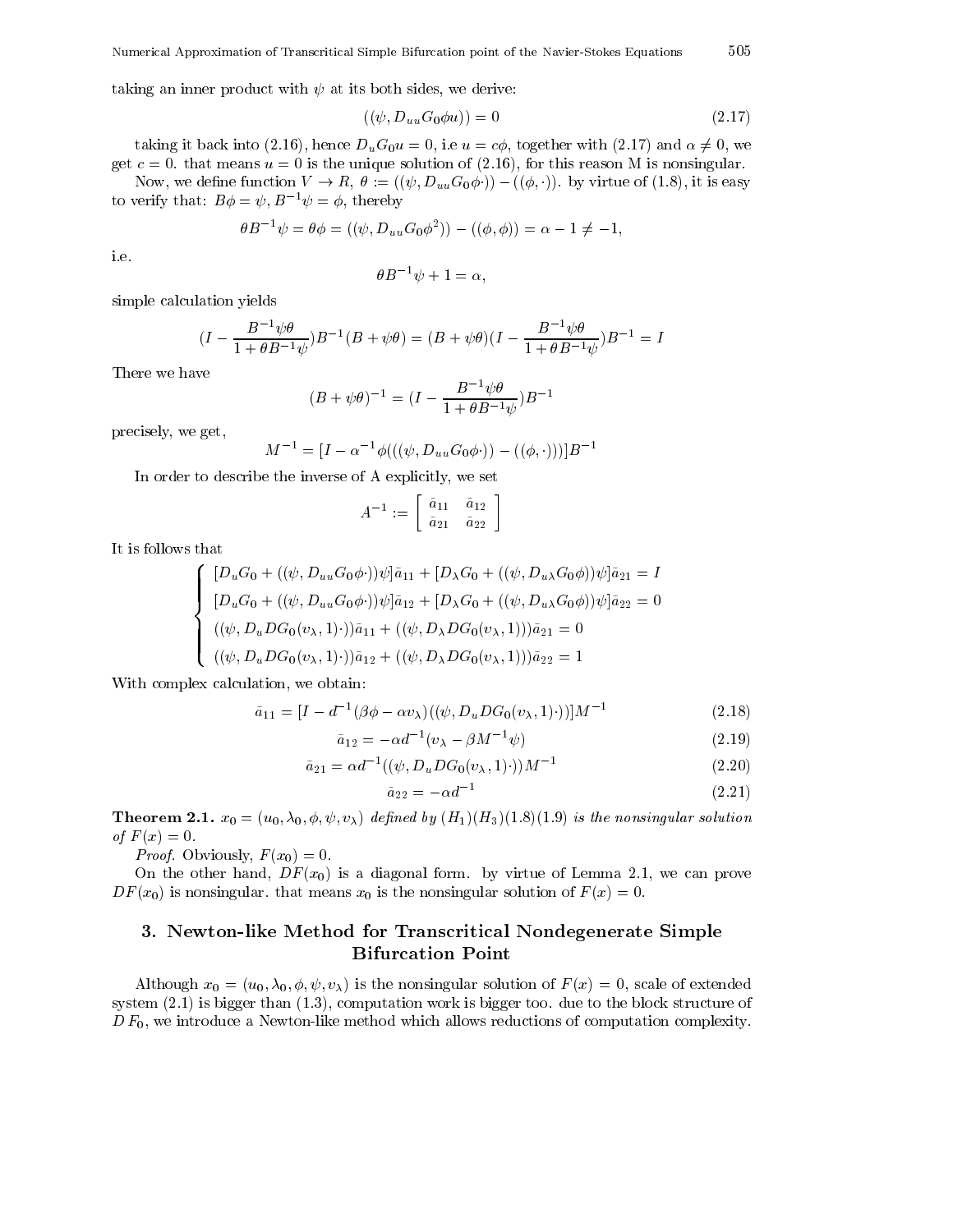Let  $x^2 = (u^2, \lambda^2, u_1^2, u_2^2, u_3^2)$  be a starting vector near  $x_0$ , for  $\kappa = 0, 1, \dots, 11, x^2$ . Is known,  $x^{\cdot}$  can be found from the followings:

$$
\begin{cases}\nD(x^k) \cdot \Delta x^k = -F(x^k) \\
x^{k+1} = x^k + \Delta x^k\n\end{cases}
$$
\n(3.1)\n
$$
D(x^k) = \begin{bmatrix}\nA^k & 0 & 0 & 0 \\
C^k & B^k & 0 & 0 \\
E^k & H^k & W^k\n\end{bmatrix}
$$

where

$$
A^{k} := \begin{bmatrix} D_{u}G^{k} + ((u_{2}^{k}, D_{uu}G^{k}u_{1}^{k} \cdot))u_{2}^{k} & D_{\lambda}G^{k} + ((u_{2}^{k}, D_{u\lambda}G^{k}u_{1}^{k}))u_{2}^{k} \\ ((u_{2}^{k}, D_{u}D G^{k}(u_{3}^{k}, 1) \cdot)) & ((u_{2}^{k}, D_{\lambda}D G^{k}(u_{3}^{k}, 1))) \end{bmatrix}
$$
(3.2)

$$
B^{k} := D_{u}G^{k} + ((u_{1}^{k}, \cdot))u_{2}^{k}, \quad B^{*^{k}} := D_{u}G^{*^{k}} + ((u_{2}^{k}, \cdot))u_{1}^{k}
$$
(3.3)

$$
C^k := (D_{uu} G^k u_1^k, D_{u\lambda} G^k u_1^k) = (C_1^k, C_2^k)
$$
\n(3.4)

$$
W^k:=\mathrm{diag}\{B^{\ast^k},B^k\}
$$

$$
E^{k} := \left[ \begin{array}{cc} D_{uu} G^{*^{k}} u_{2}^{k} & D_{u\lambda} G^{*^{k}} u_{2}^{k} \\ D_{u} D G^{k} (u_{3}^{k}, 1) & D_{\lambda} D G^{k} (u_{3}^{k}, 1) \end{array} \right] = \left[ \begin{array}{cc} E_{11}^{k} & E_{12}^{k} \\ E_{21}^{k} & E_{22}^{k} \end{array} \right]
$$
(3.5)

$$
H^k := \left[\frac{1}{2}(((u_2^k, u_2^k)) - 1), ((\cdot, u_3^k))u_2^k\right]^\top = (H_1^k, H_2^k)^\top
$$
\n
$$
(3.6)
$$

Note, in discrete case  $B^{*-} = B^k$ 

Denote  $F(x) = (f_1^1, f_2^2, f_3^2, f_4^3, f_5^2)$ 

 $\sim$  system (Fig. ) and it we have the system in block form  $\sim$ 

a) 
$$
A^k \cdot \begin{bmatrix} \Delta u^k \\ \Delta \lambda^k \end{bmatrix} = - \begin{bmatrix} f_1^k \\ f_2^k \end{bmatrix}
$$
  
\nb)  $C^k \cdot \begin{bmatrix} \Delta u^k \\ \Delta \lambda^k \end{bmatrix} + B^k \cdot \Delta u_1^k = -f_3^k$   
\nc)  $E^k \cdot \begin{bmatrix} \Delta u^k \\ \Delta \lambda^k \end{bmatrix} + H^k \cdot \Delta u_1^k + W^k \cdot \begin{bmatrix} \Delta u_2^k \\ \Delta u_3^k \end{bmatrix} = - \begin{bmatrix} f_4^k \\ f_5^k \end{bmatrix}$  (3.7)

Algorithm is following

1) Compute LU-decomposition for  $B^k$ 

2) Compute  
\n
$$
\alpha^k = ((u_2^k, D_{uu}G^ku_1^ku_1^k)) = 2a(u_1^k, u_1^k, u_2^k)
$$
\n
$$
\beta^k = ((u_2^k, D_uDG^k(u_3^k, 1)u_1^k)) = a_0(u_1^k, u_2^k) + a(u_1^k, u_3^k, u_2^k) + a(u_3^k, u_1^k, u_2^k)
$$
\n
$$
\gamma^k = ((u_2^k, D^2G^k(u_3^k, 1)^2)) = 2a(u_3^k, u_3^k, u_2^k) + 2a_0(u_3^k, u_2^k)
$$
\n
$$
\begin{aligned}\n\tilde{a}^k = \beta^k \beta^k - \alpha^k \gamma^k \\
\tilde{a}^k_{11} &= [I - d^{-k}(u_1^k \beta^k - \alpha^k u_3^k)((u_2^k, D_uDG(u_3^k, 1) \cdot))M^{-k} \\
\tilde{a}^k_{12} &= -\alpha^k d^{-k}(u_3^k - \beta^k M^{-k} u_2^k) \\
\tilde{a}^k_{21} &= \alpha^k d^{-k}((u_2^k, D_uDG(u_3^k, 1) \cdot))M^{-k} \\
\tilde{a}_{22} &= -\alpha^k d^{-k} \\
M^{-k} &= [I - \alpha^{-k} u_1^k(((u_2^k, D_{uu}G^ku_1^k \cdot)) - ((u_1^k, \cdot)))]B^{-k} \\
3) & \text{Compute } \Delta u^k, \Delta \lambda^k:\n\end{aligned}
$$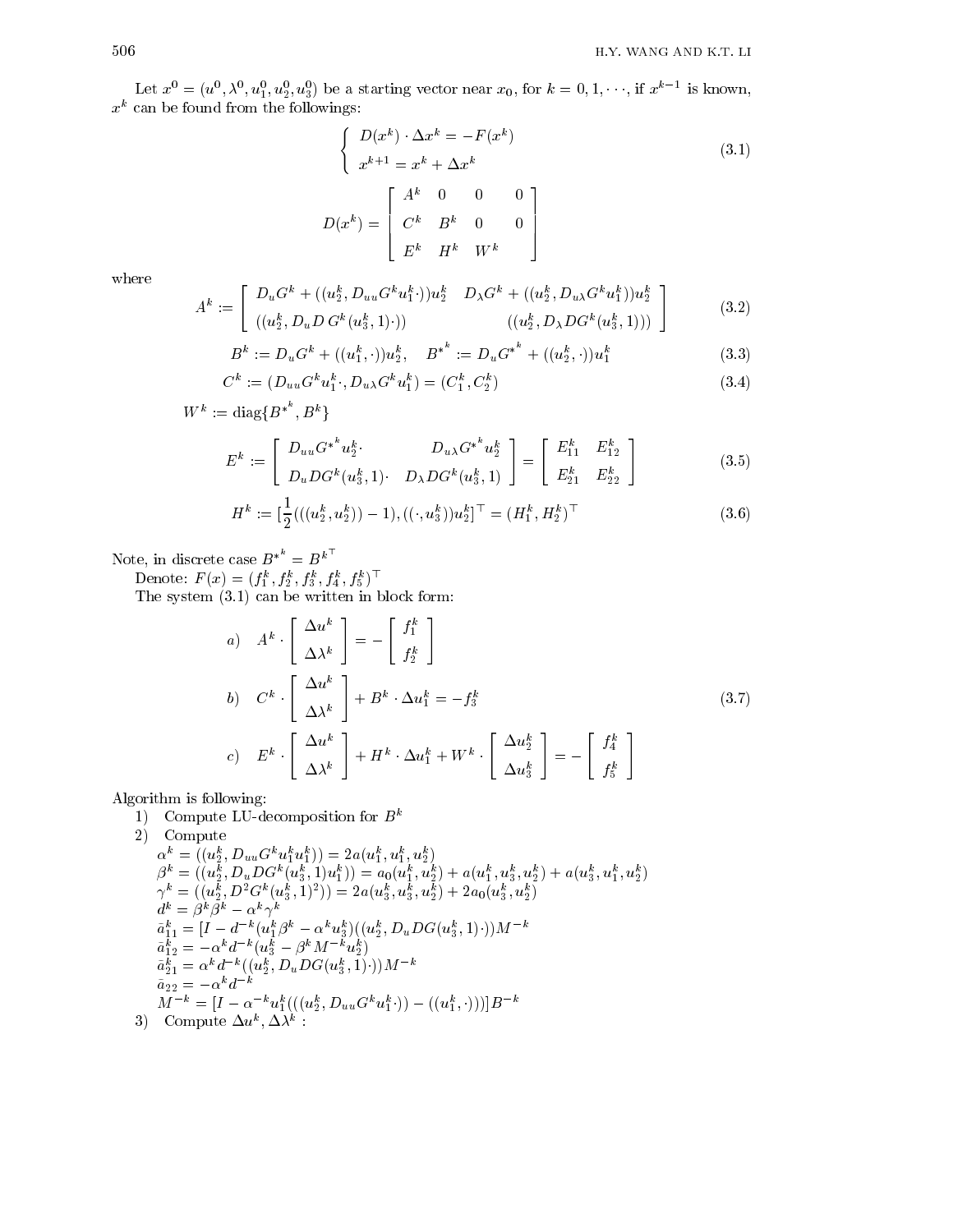$\Delta u^{\mu} = -a_{11}^{\mu} J_1^{\mu} - a_{12}^{\mu} J_2^{\mu}$ ,  $\Delta \lambda^{\mu} = -a_{21}^{\mu} J_1^{\mu} - a_{22}^{\mu} J_2^{\mu}$ 4) Compute  $\Delta u_1^{\circ}$ :  $\Delta u_1^{\scriptscriptstyle\vee} = - (B^{\scriptscriptstyle\vee}) \qquad [J_3^{\scriptscriptstyle\vee} = \cup_1^{\scriptscriptstyle\vee} \Delta u^{\scriptscriptstyle\vee} = \cup_2^{\scriptscriptstyle\vee} \Delta \lambda^{\scriptscriptstyle\vee}]$  $\omega_0$  Compute  $\Delta u_2^2$ ,  $\Delta u_3^2$ :  $\Delta u_2^k = - (B^{*-})^{-1}(f_4^k - E_{11}^k \Delta u^k - E_{12}^k \Delta \lambda^k - H_1^k \Delta u_1^k)$  $\Delta u_3^* = - (D^*)^-(J_5^* - E_{21}^* \Delta u^* - E_{22}^* \Delta \lambda^* - H_2^* \Delta u_1^*)$ 

**Remark.** The main work of our calculation is once LU-decomposition of  $B^{\pi}$ , five times back substitution, and algebraic calculation. that greatly reduces the computational complexity. in fact, computational complexity of splitting iterative method  $(3.1)$  is the same as computation complexity of  $(1.3)$ , and we have the following conclusion.

 $\pm$  iteration algorithm is algorithm in the induced converges.

Proof Dene

$$
\Phi(x) = x - D^{-1}(x)F(x) : V \times R \times V \times V \times V \to V \times R \times V \times V \times V,
$$

then  $\Phi(x_0) = 0, D\Phi(x_0) = 0.$ 

Taylor's formular yields.

$$
\Phi(x) - x_0 = \Phi(x) - \Phi(x_0) = \int_0^1 (1-t)D^2 \Phi(x + t(x - x_0))(x - x_0)^2 \mathrm{d}t
$$

from the fixed point theorem, we obtain the local quadratic convergence of  $(3.7)$ .

### - Numerical Experiment

The numerical test is carried out in axisymmetric spherical couette flow between two concentric different rotating spheres by using finite element method and described the splitting iteration method, namely, Newton-like method. Spherical Couette flow depend on three parameters,  $\lambda = Re^{-\tau}$ ,  $\varepsilon$  and  $\eta$  which are describing Reynolds number, the difference of angular velocities of two spheres and the gap of spheres. If we fix  $\eta = 0.14$  and  $\varepsilon = 0.9$ , the  $\lambda = Re^{-1}$  is taken bifurcation parameter and we use the solution of the related Stokes equations as initial value, the splitting iteration method was applied to Compute transcritical nondegenerate simple bifurcation point the numerical results are Re - Re - when Re we present the comparative results between Newton-like method (NLM) and old method (OM) in the following table. The first two rows indicate the error  $||x_0 - x_0||$  and the rest two rows indicate the CPU time used by the two algorithms with respect to different iteration times  $k$ .

| k.           |         | 10      | 15      | -20     |
|--------------|---------|---------|---------|---------|
| OM(error)    | 1.73 E3 | 1.69E3  | 1.38 E3 | 1.27 E3 |
| NLM(error)   | 1.81 E3 | 1.54 E3 | 1.37 E3 | 1.14 E3 |
| OM(time)     | 127.8s  | 263.7s  | 541.2s  | 753.6s  |
| $NLM$ (time) | 85.7s   | 91.3s   | 103.7s  | 187.5s  |

It is obvious that NLM can save a lot of CPU time. in the following Fig.  $1-2$ , we give Streamlinear on the meridional plane